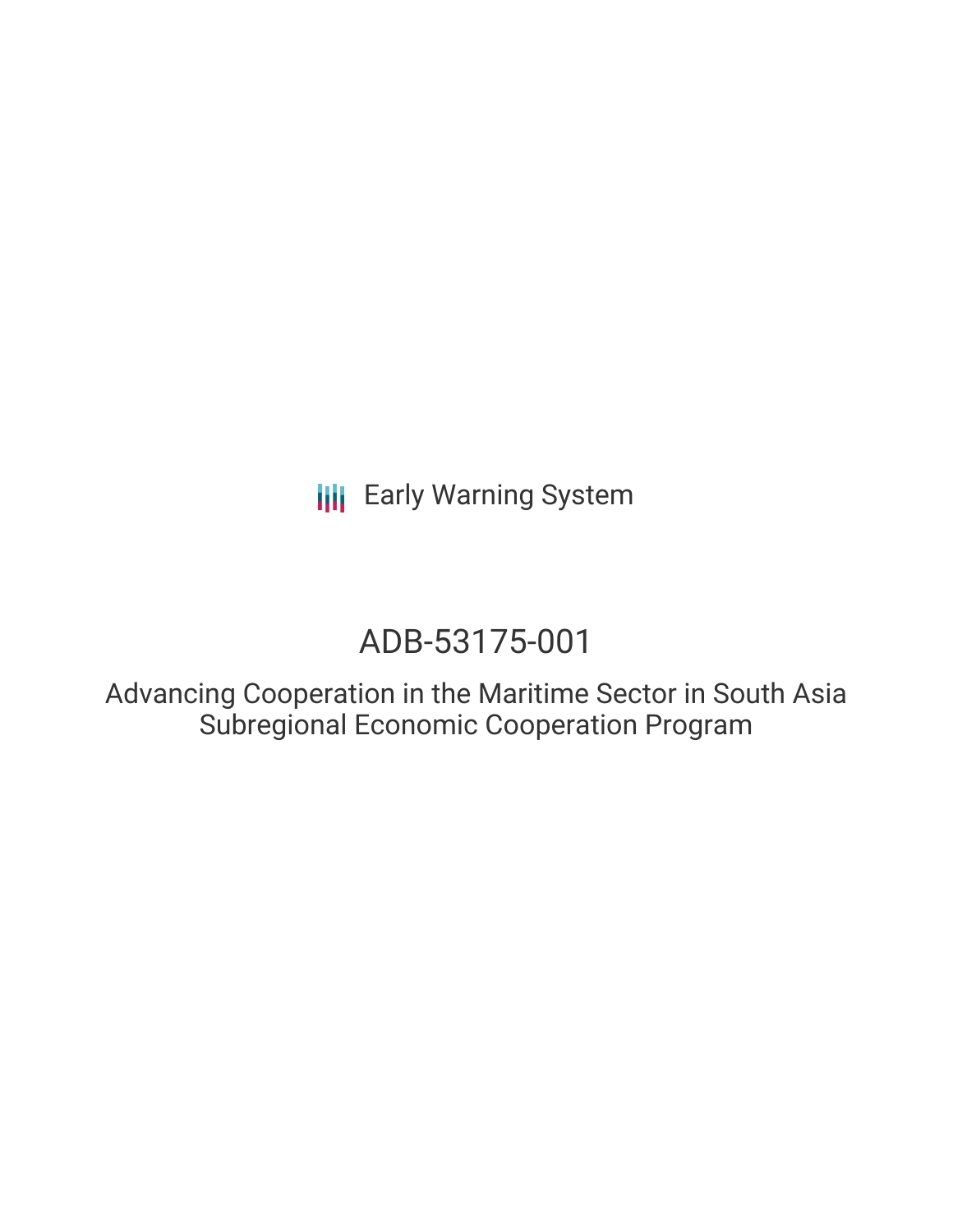

## **Quick Facts**

| Bangladesh, India, Maldives, Myanmar, Sri Lanka |
|-------------------------------------------------|
| Nation-wide                                     |
| Asian Development Bank (ADB)                    |
| Proposed                                        |
|                                                 |
| Industry and Trade                              |
| <b>Advisory Services</b>                        |
| $$1.50$ million                                 |
|                                                 |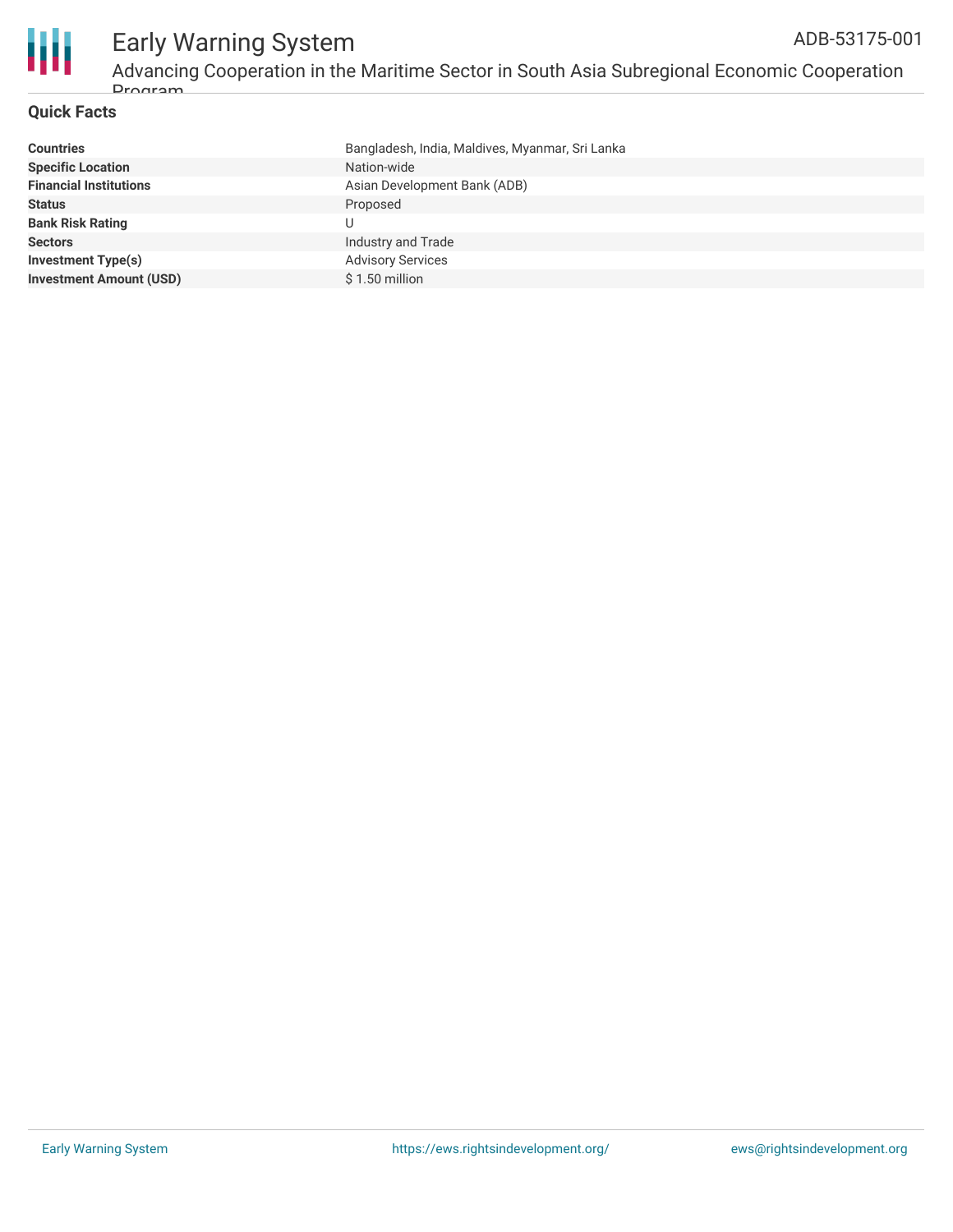

# **Project Description**

According to the bank document, this technical assistance will support advancing cooperation in the maritime sector of five countries Bangladesh, India, Maldives, Myanmar, and Sri Lanka under the South Asia Subregional Economic Cooperation Program.

The initiative will focus on addressing common issues adversely impacting on the performance of the subregion's ports, especially of their container operations. The initiative will provide relevant studies, analytical work, and identification of infrastructure projects designed to enhance maritime connectivity in South and Southeast Asia, and ensure effective knowledge sharing and capacity development of the relevant agencies on how best to address these issues.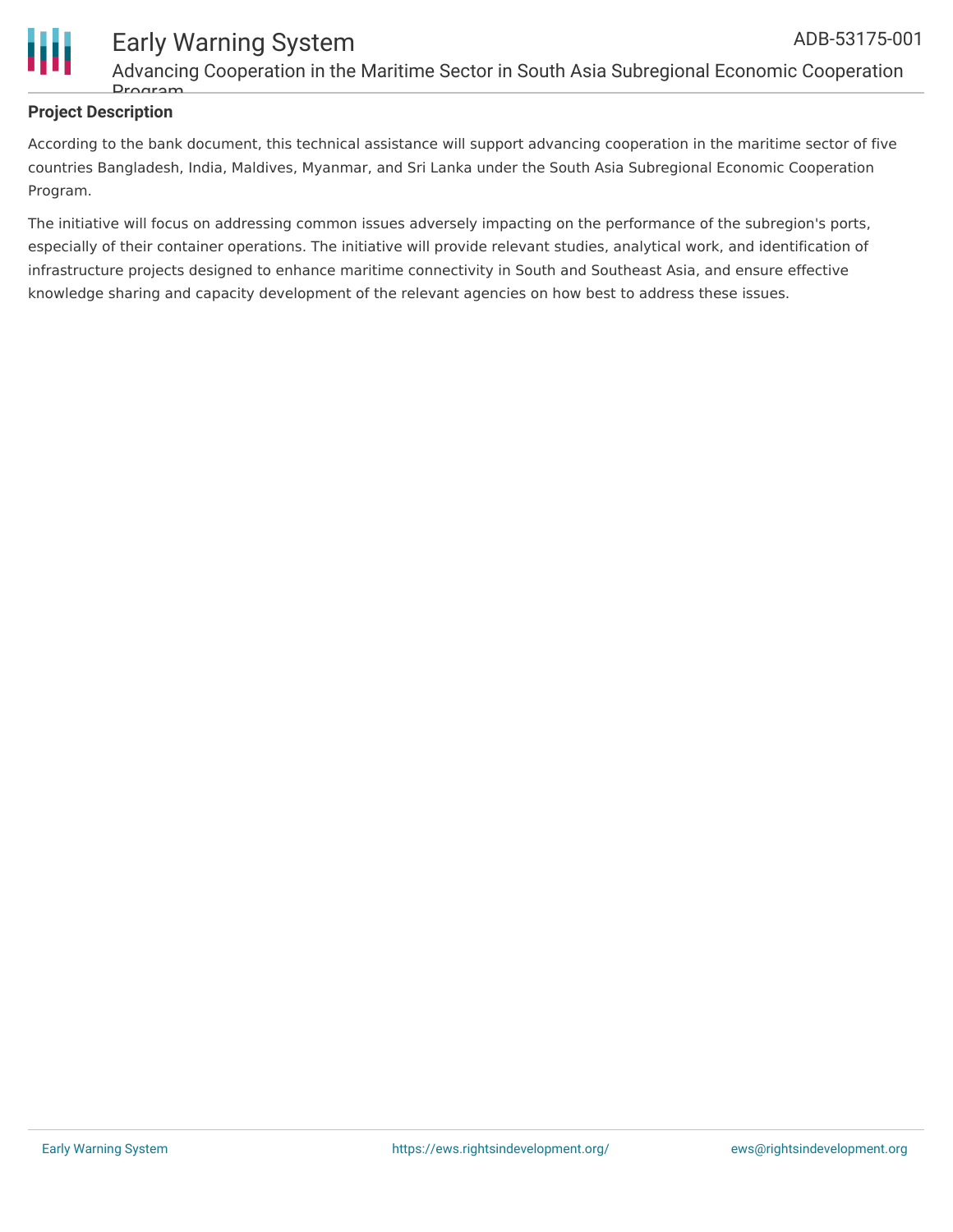

# Early Warning System

Advancing Cooperation in the Maritime Sector in South Asia Subregional Economic Cooperation Drogram

#### **Investment Description**

Asian Development Bank (ADB)

**United Kingdom Fund for Asia Regional Trade and Connectivity under the Regional Cooperation and Integration Financing Partnership Facility** US\$ 1.50 million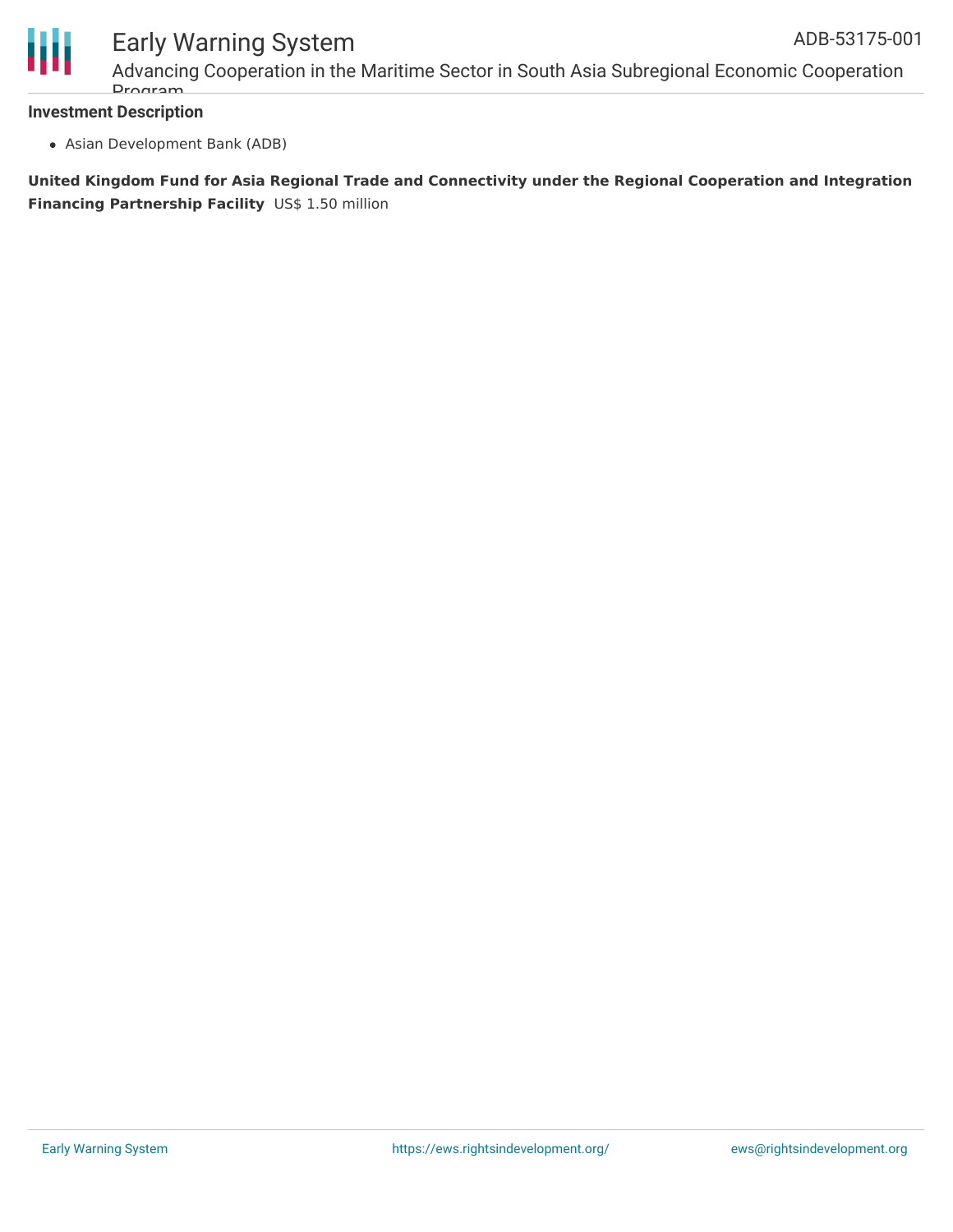

Advancing Cooperation in the Maritime Sector in South Asia Subregional Economic Cooperation Dro

### **Contact Information**

### **Responsible ADB Department** South Asia Department

**Responsible ADB Division** Regional Cooperation and Operations Coordination Div, SARD

#### **Executing Agencies**

Asian Development Bank 6 ADB Avenue, Mandaluyong City 1550, Philippines

#### **ACCOUNTABILITY MECHANISM OF ADB**

The Accountability Mechanism is an independent complaint mechanism and fact-finding body for people who believe they are likely to be, or have been, adversely affected by an Asian Development Bank-financed project. If you submit a complaint to the Accountability Mechanism, they may investigate to assess whether the Asian Development Bank is following its own policies and procedures for preventing harm to people or the environment. You can learn more about the Accountability Mechanism and how to file a complaint at: http://www.adb.org/site/accountability-mechanism/main